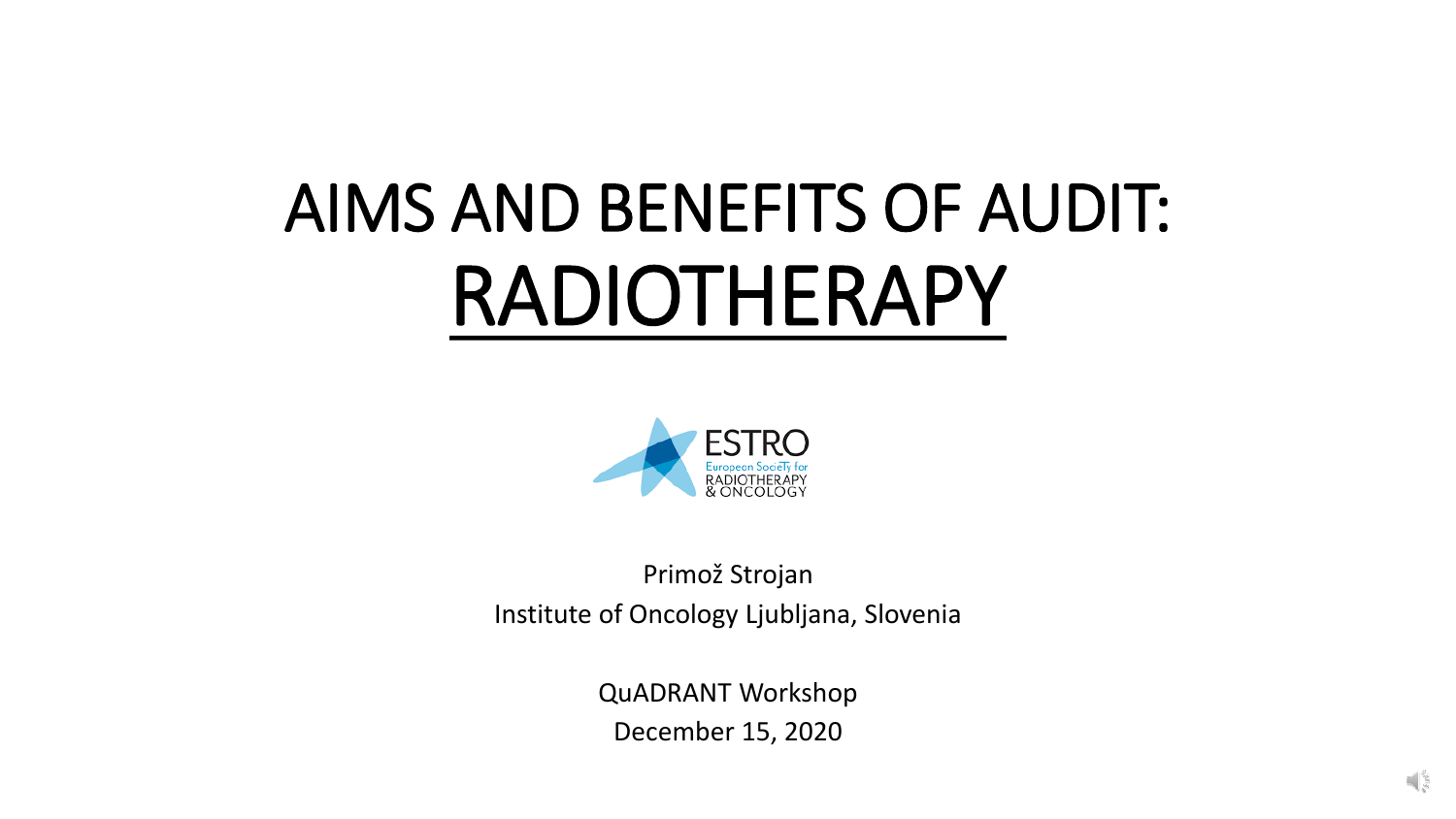• **I do not have any conflict of interest to disclose.**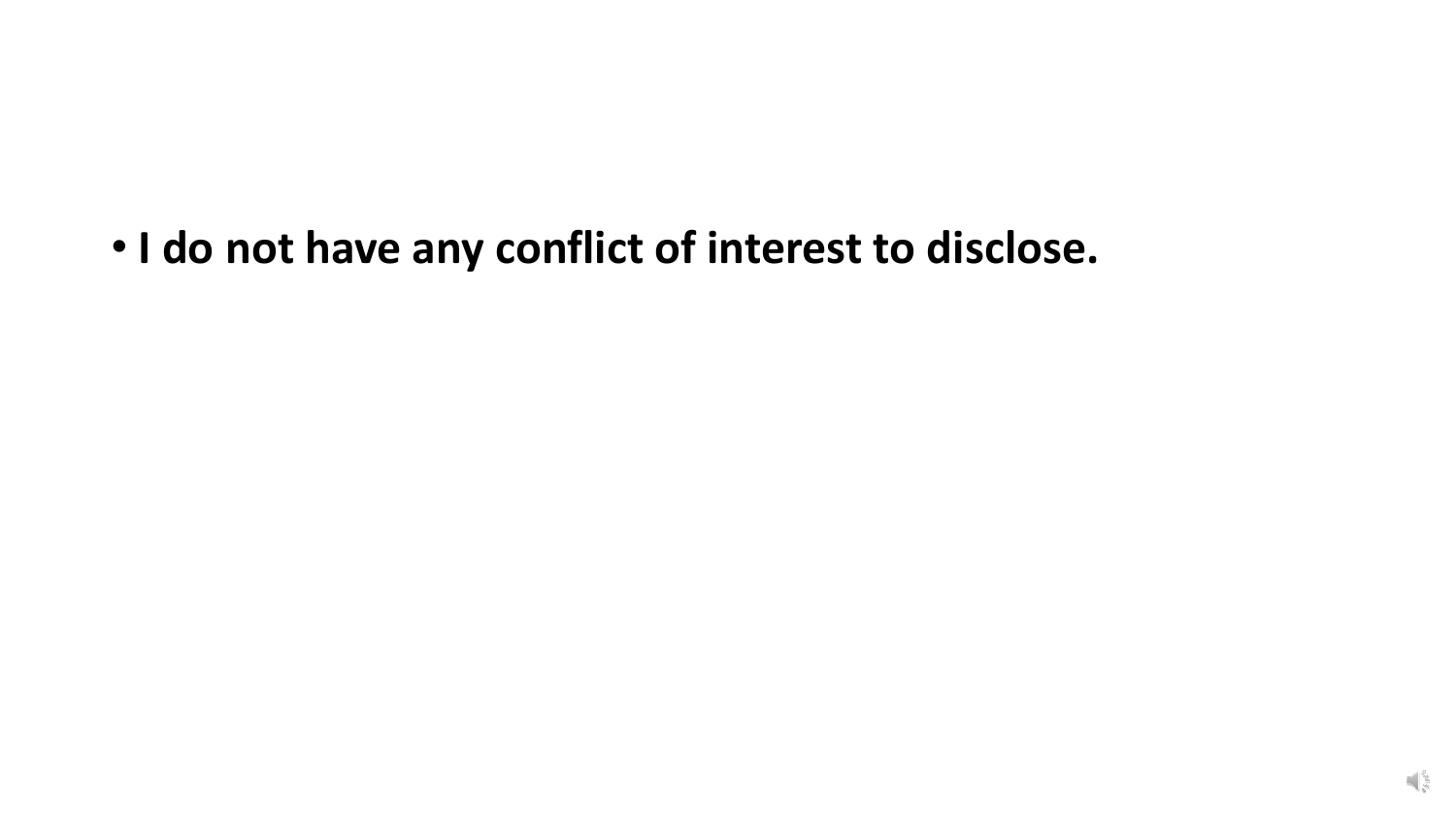# Definition

Careful examination/evaluation of: personnel organization or system process(es)

- $\checkmark$  Assessment of the current situation against agreed criteria or standards
- $\checkmark$  Action on the findings
- $\checkmark$  Continuous improvement in the quality of care delivered

- A *systematic* and *continuing* activity
- Part of an ongoing *learning curve*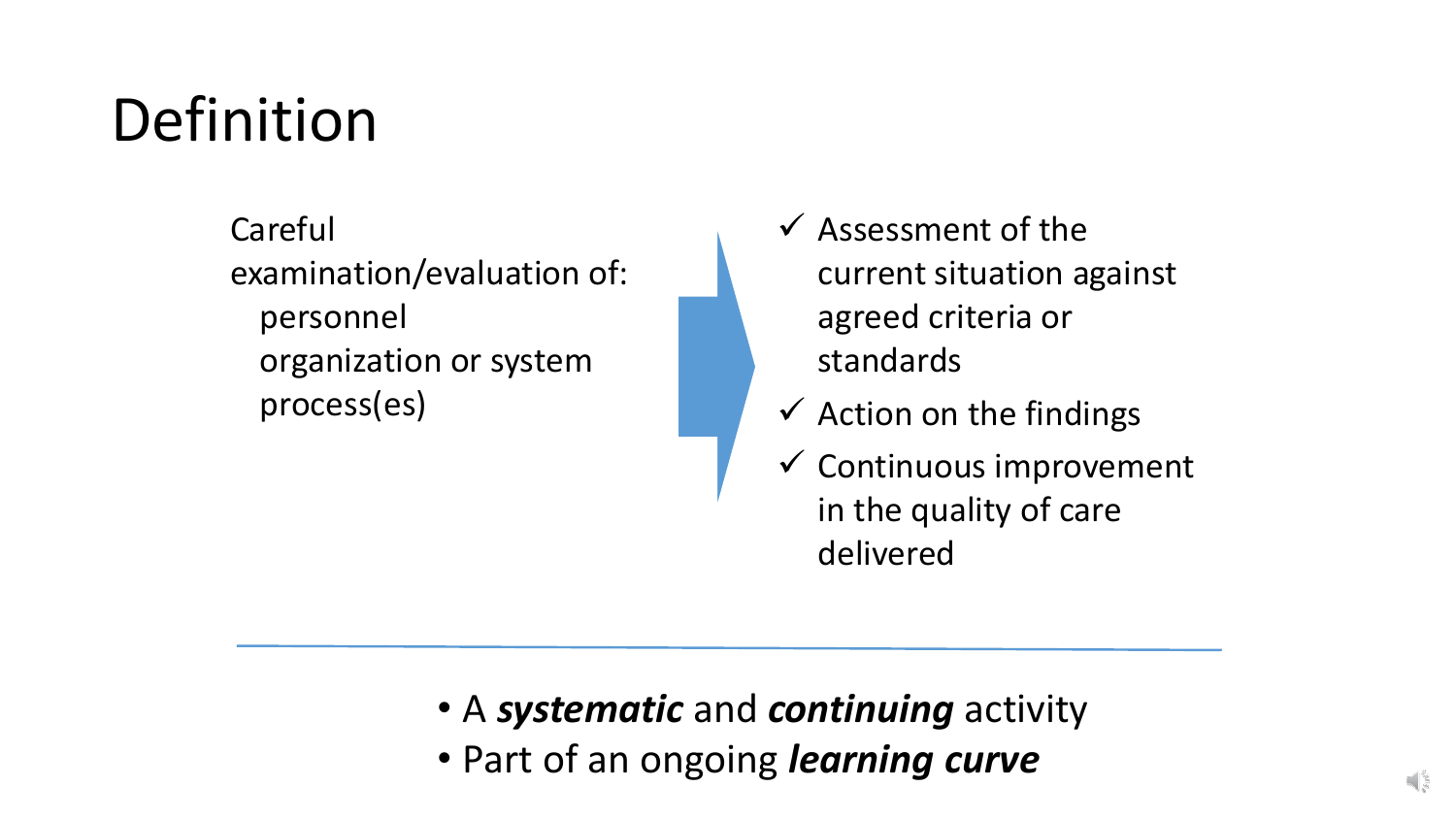### Aims

- to ascertain the validity and reliability of information
- to provide an assessment of the system's internal control



Personal and professional improvement Good practice Improved patient care Optimum outcomes



Varies from country to country Closely linked with available resources and facilities Changes and evolves with research / trial findings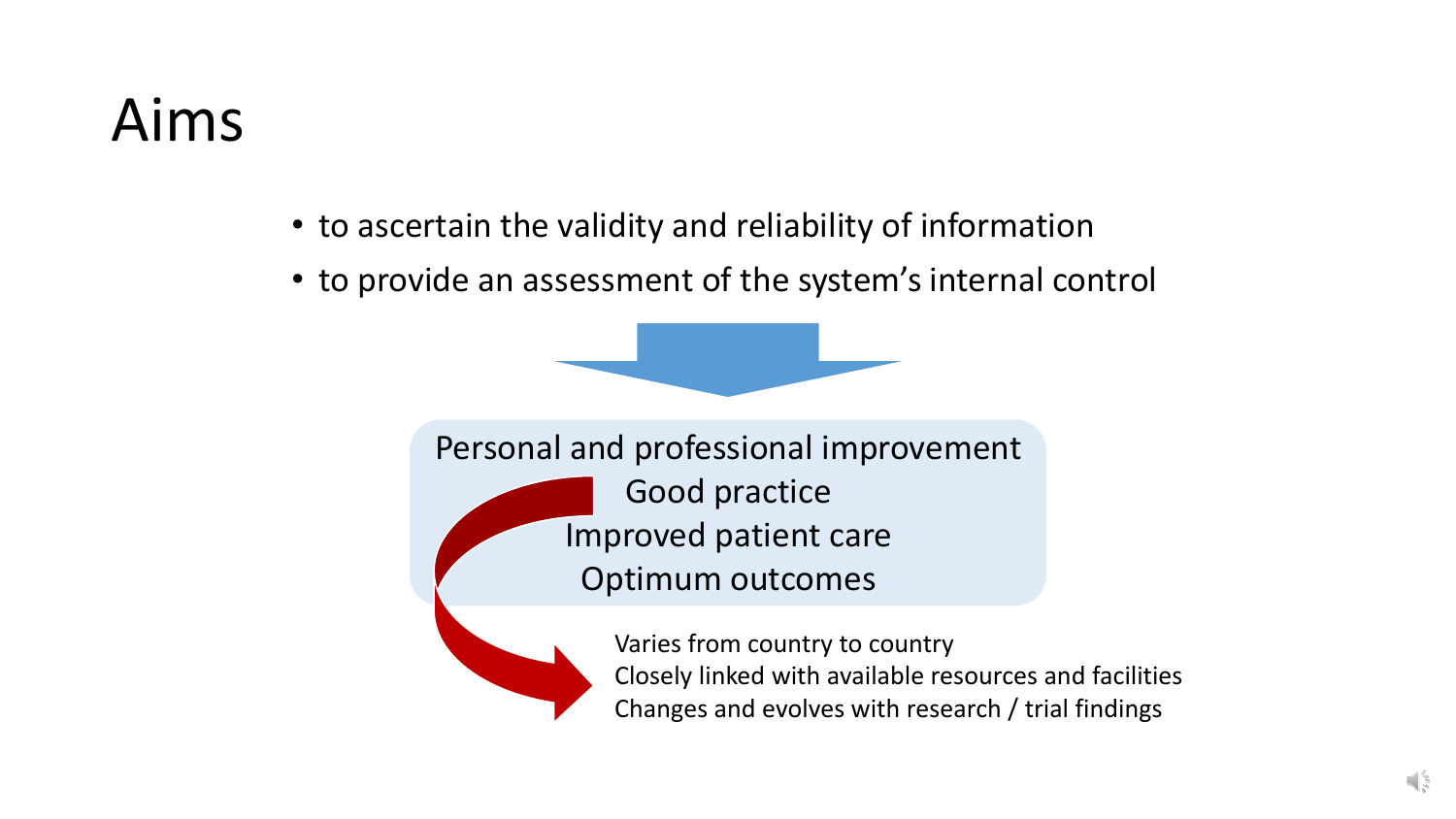### Components



- Resources staff and equipment
- Processes Actions and decisions taken
- Outcomes How are outcomes measured in the clinical setting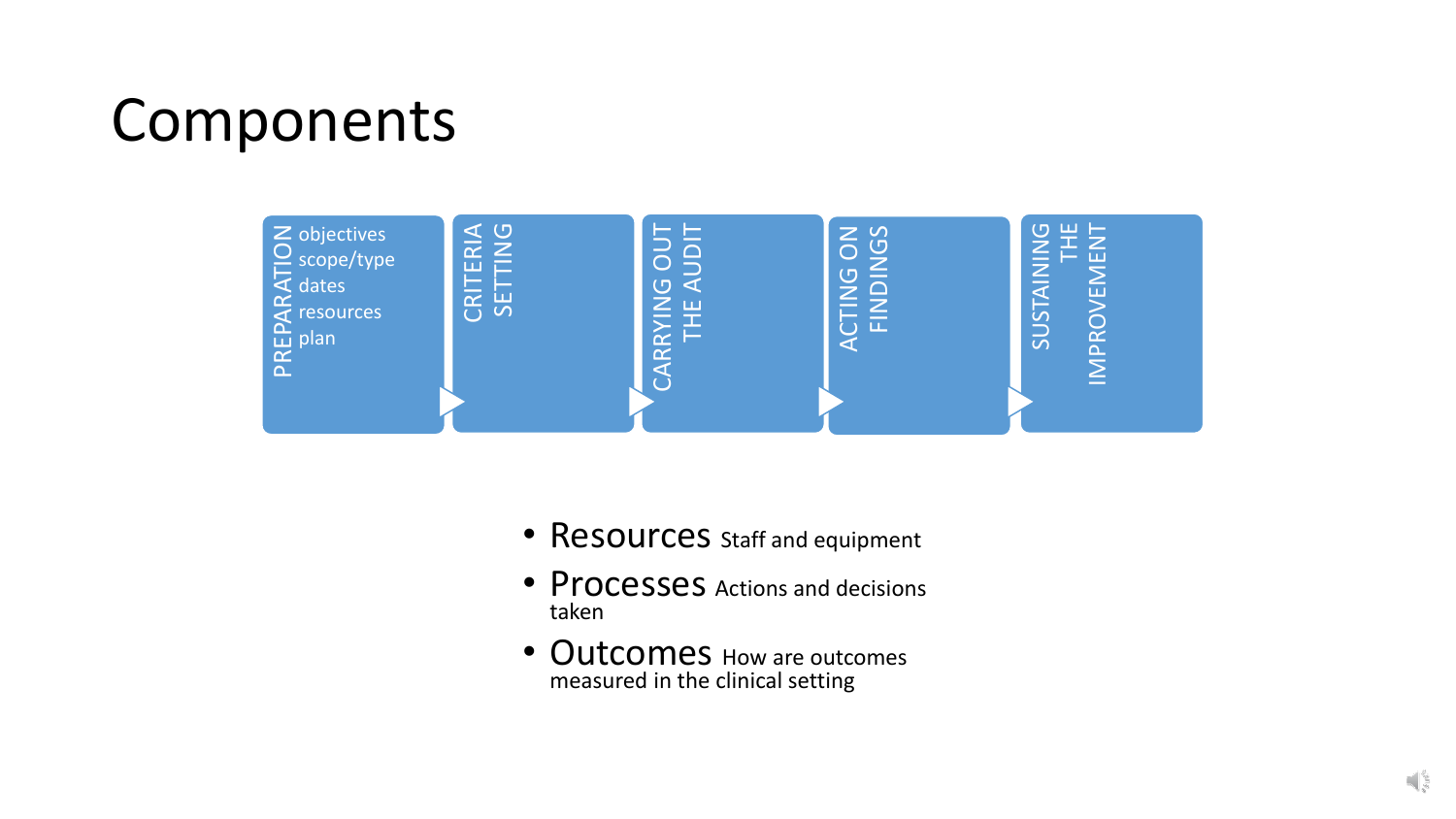# RT: staff & process

- Radiation Oncologists
- RTTs
- Medical Physicists & Dosimetrists
- Other staff members nurses, administrators

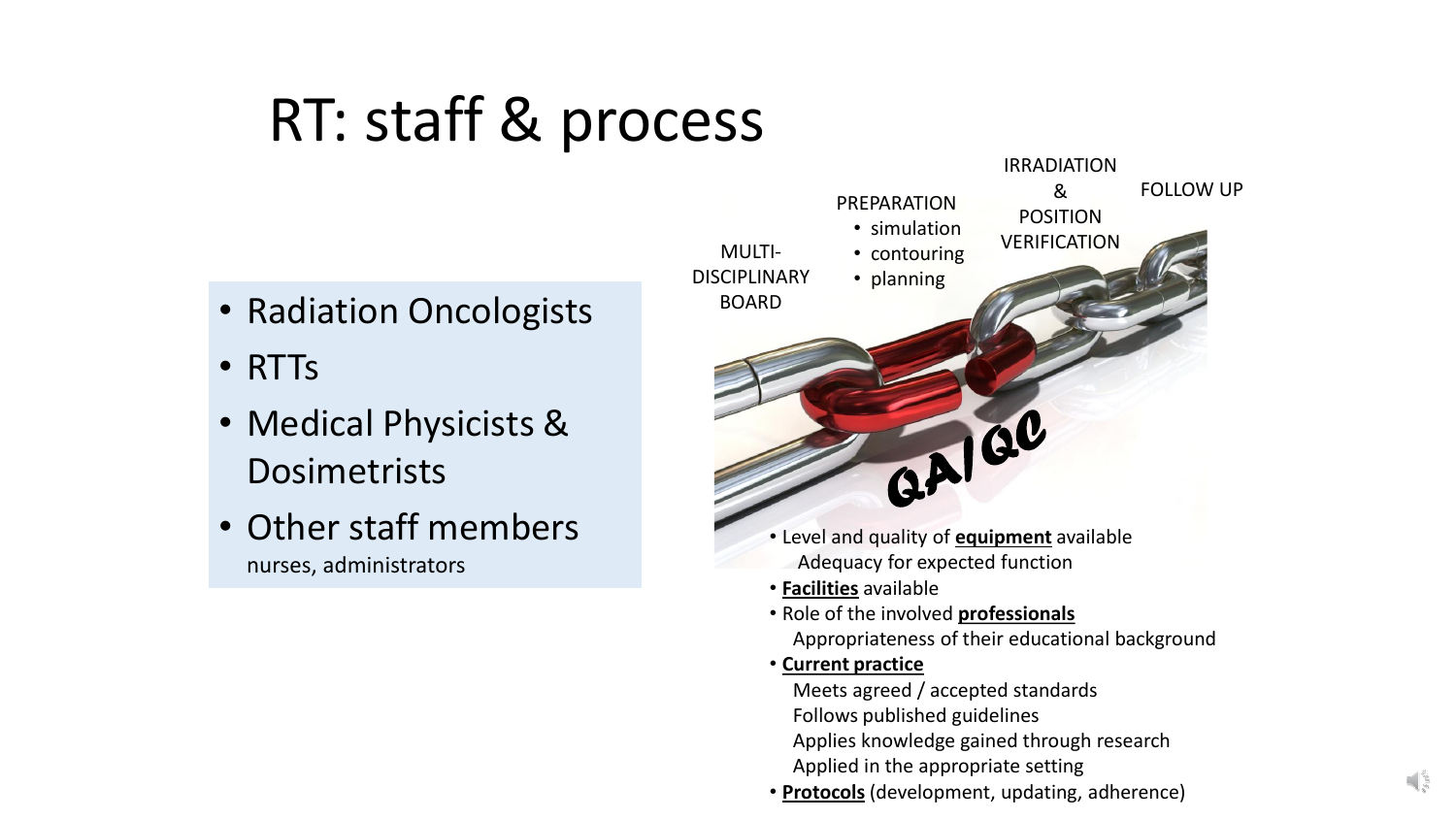# Benefits: for the department

- **Exit meeting**: participating staff and the audit team
	- Detailed and open discussion of the findings
	- Opportunity for comment, discussion and clarification
- **Audit Report:** comprehensive report of the findings

- What actions need to be taken?
- What are the barriers to change locally?
- How can these be overcome?

**Offer help and advice where difficulties exist**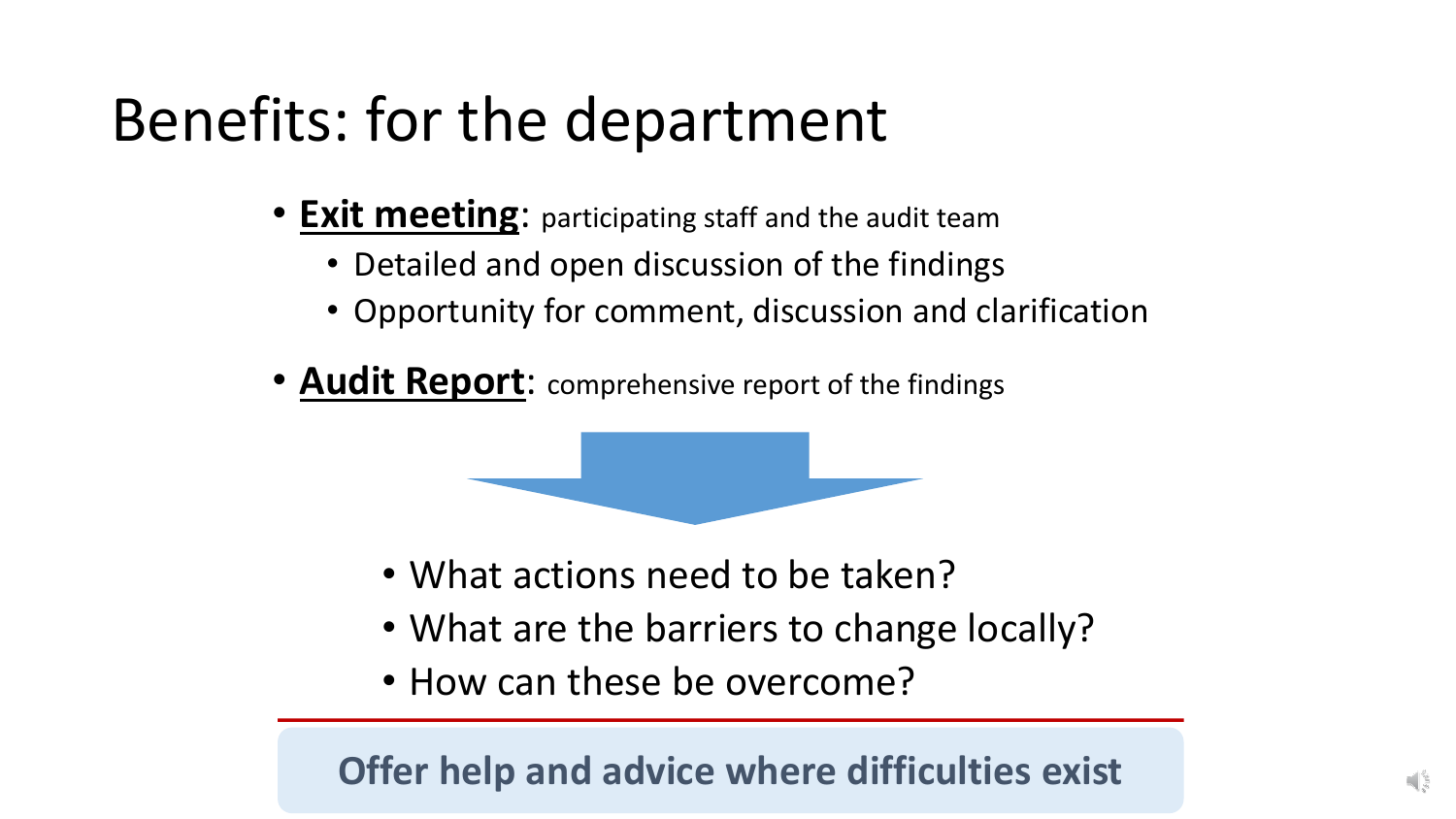### Benefits: general

#### • **Sustaining improvement**:

- Developing performance indicators
- Measuring adherence to protocols
- Learning from incidents and near incidents
- Supporting a dynamic and motivated approach to practice improvement